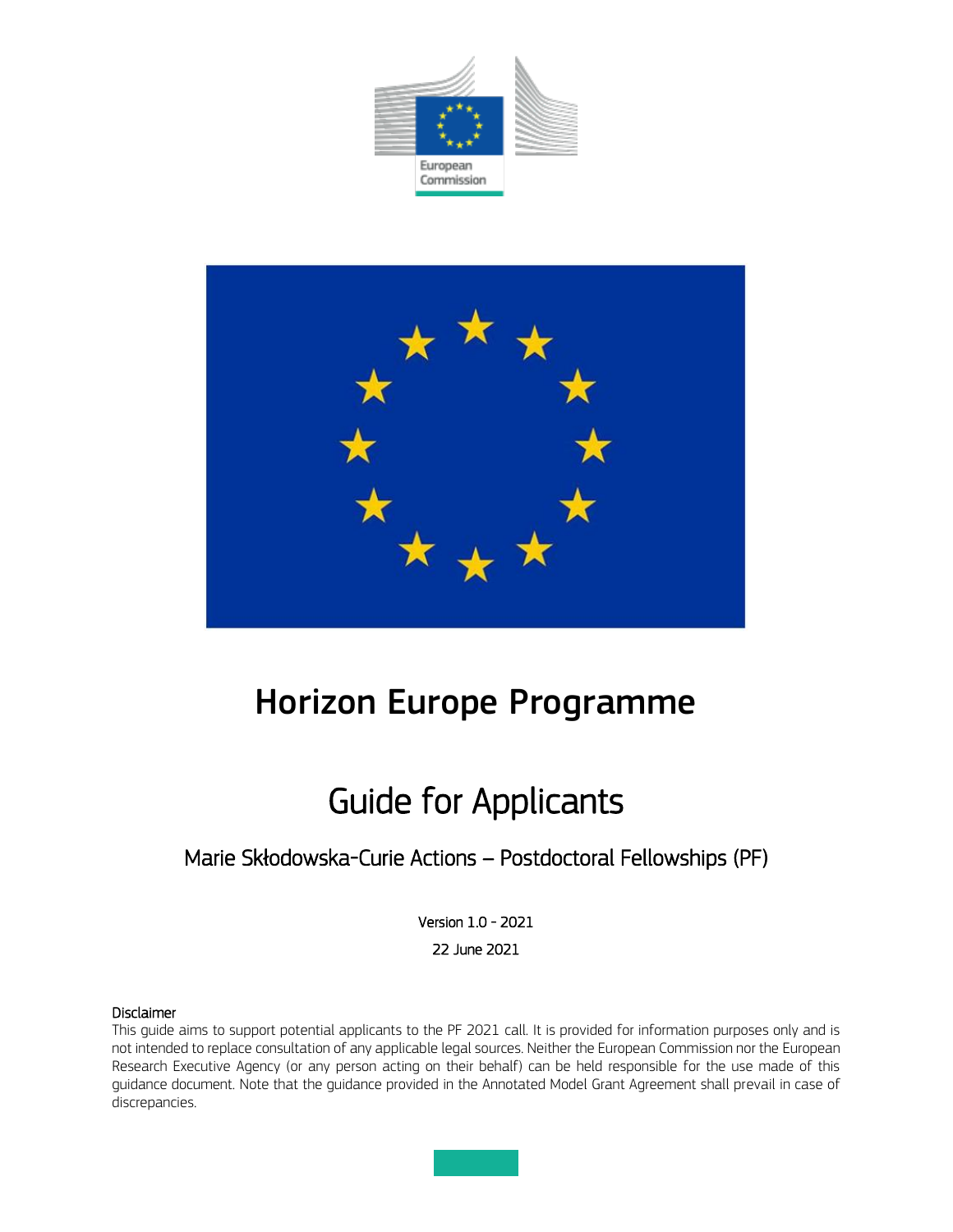| <b>HISTORY OF CHANGES</b> |                                   |                              |      |  |  |  |
|---------------------------|-----------------------------------|------------------------------|------|--|--|--|
| <b>Version</b>            | <b>Publication</b><br><b>Date</b> | Change                       | Page |  |  |  |
| 1.0                       | 22 June<br>2021                   | Initial version<br>$\bullet$ |      |  |  |  |

#### Note

National Contact Points (NCPs) have been set up across Europe and beyond by the national governments to provide information and personalised support to Horizon Europe applicants in their native language. The mission of the NCPs is to raise awareness, inform and advise on Horizon Europe funding opportunities as well as to support potential applicants in the *preparation, submission and follow-up* of the grant applications. For details on the NCP in your country, please consult the [National Contact Points page.](http://ec.europa.eu/research/participants/portal/desktop/en/support/national_contact_points.html)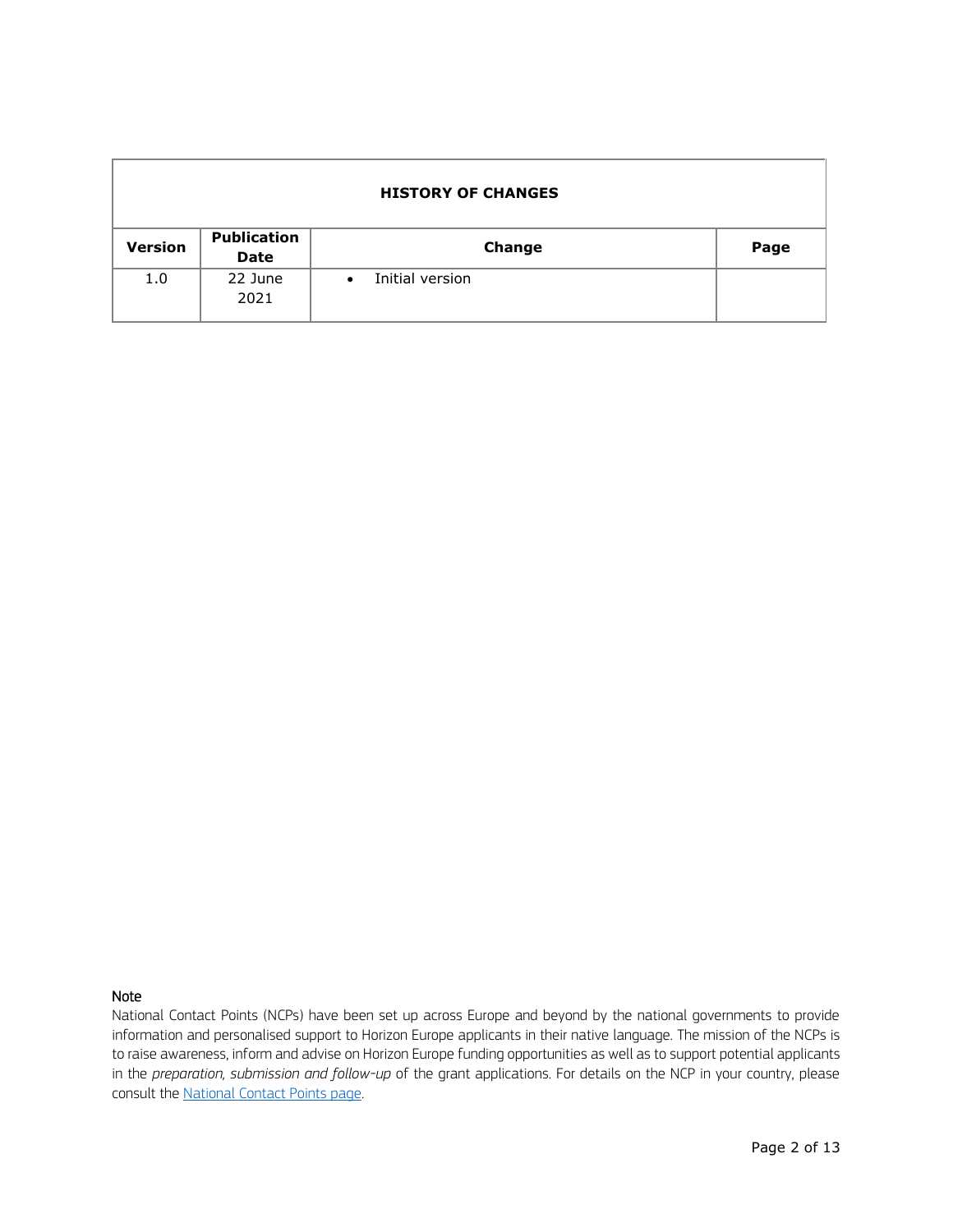# **Table of Contents**

| 6. Instructions for Completing Parts A and B of the Proposal11 |  |  |  |
|----------------------------------------------------------------|--|--|--|
|                                                                |  |  |  |
|                                                                |  |  |  |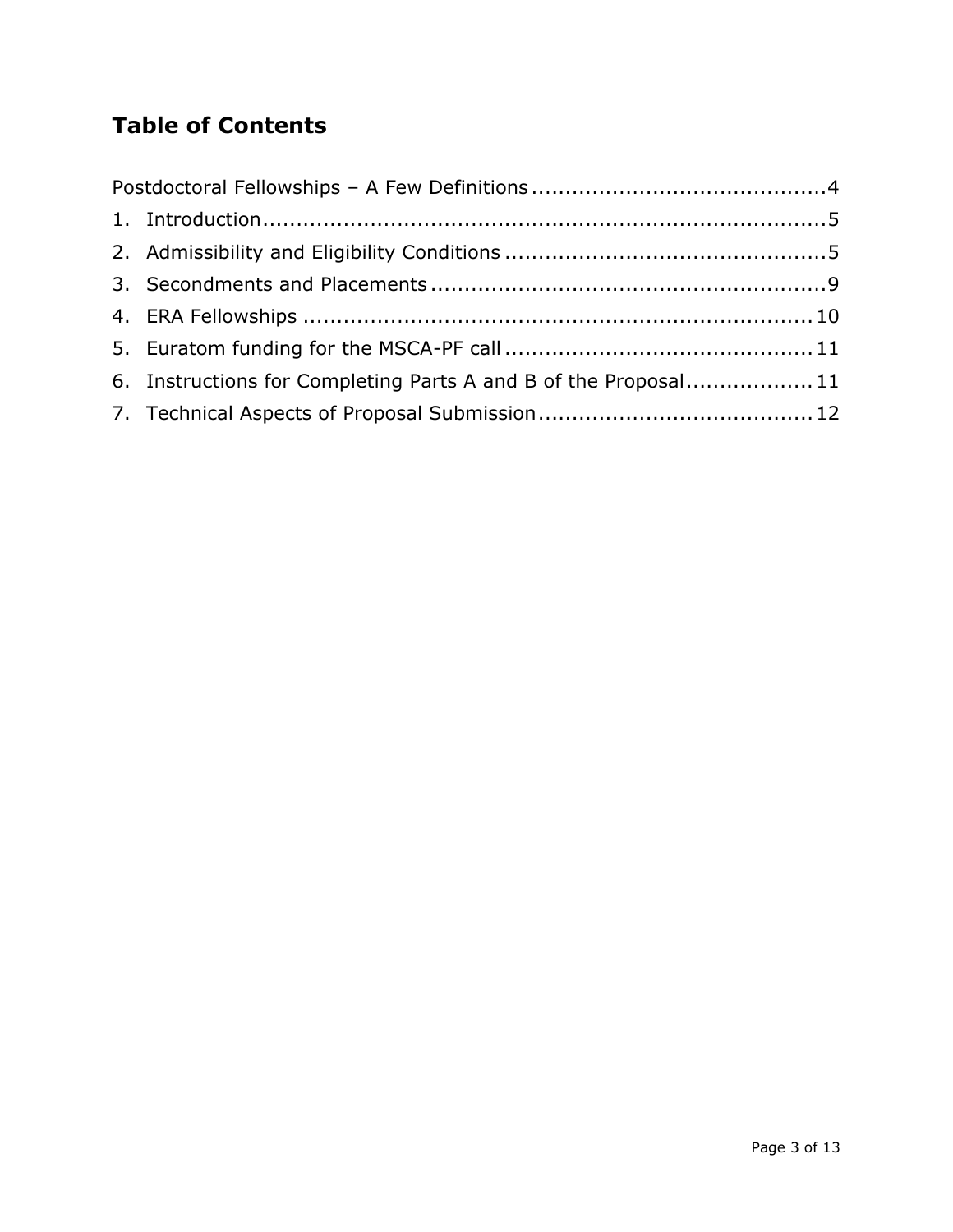# <span id="page-3-0"></span>**Postdoctoral Fellowships – A Few Definitions**

**Academic sector** means public or private higher education establishments awarding academic degrees, public or private non-profit research organisations<sup>1</sup> and International European Research Organisations (IERO). 2

**Associated partners** are entities which participate in the action,<sup>3</sup> but without the right to charge costs or claim contributions. They contribute to the implementation of the action, but do not sign the grant agreement. Associated partners may not employ the researchers under the action. 4

**Beneficiary** is the legal entity that signs the grant agreement (either directly or through an accession form) and has the responsibility for the proper implementation of the action. They contribute directly to the implementation of the research, transfer of knowledge and training activities. In the case of the Postdoctoral Fellowships call, this involves recruiting, supervising, hosting, training and, where appropriate, seconding the researcher.

**Long-term residence** means a period of legal and continuous residence within EU Member States or Horizon Europe associated countries of at least five consecutive years. Periods of absence from the territory of the EU Member State or Horizon Europe associated country will be taken into account for the calculation of this period where they are shorter than six consecutive months and do not exceed in total ten months within this period.

**Non-academic sector** means any socio-economic actor not included in the academic sector and fulfilling the requirements of the Horizon Europe (HE) Rules for Participation.<sup>5</sup>

**Non-associated Third Countries** (TC) are countries that are neither EU member states (MS), nor associated to Horizon Europe (AC).

The **supervisor** is the senior researcher appointed at the beneficiary to supervise the researcher throughout the whole duration of the action. For Global Postdoctoral Fellowships, an additional supervisor should also be appointed for the time spent at the associated partner for the outgoing phase.

 $\overline{\phantom{a}}$ 

<sup>&</sup>lt;sup>1</sup> If requested by the granting authority, institutions with self-declared research organisations status must provide evidence that their main objective is to carry out research and/or technological development. An assessment will be made on the basis of indicators such as share of research budget, volume of scientific publications and/or registered

patents. 2 'International European Research Organisation' (IERO) means an international organisation, the majority of whose members are EU Member States or Horizon Europe Associated Countries, and whose principal objective is to promote scientific and technological cooperation in Europe (see Article 2(14) of the Regulation establishing Horizon Europe the Framework Programme for Research and Innovation, laying down its rules for participation and dissemination.

<sup>&</sup>lt;sup>3</sup> For the purposes of Horizon Europe, each specific project receiving funding is referred to as an "action." In the present document, the terms "project" and "action" are therefore used interchangeably.

 $4$  For Global Postdoctoral Fellowships outgoing phase, this restriction does not apply. The associated partner hosting the outgoing phase can conclude an additional employment contract with the researcher to ensure adequate medical/social insurance in the outgoing country.

<sup>5</sup> Regulation (EU) 2021/695 of 28 April 2021 (OJEU 12.05.2021, L170, p.1).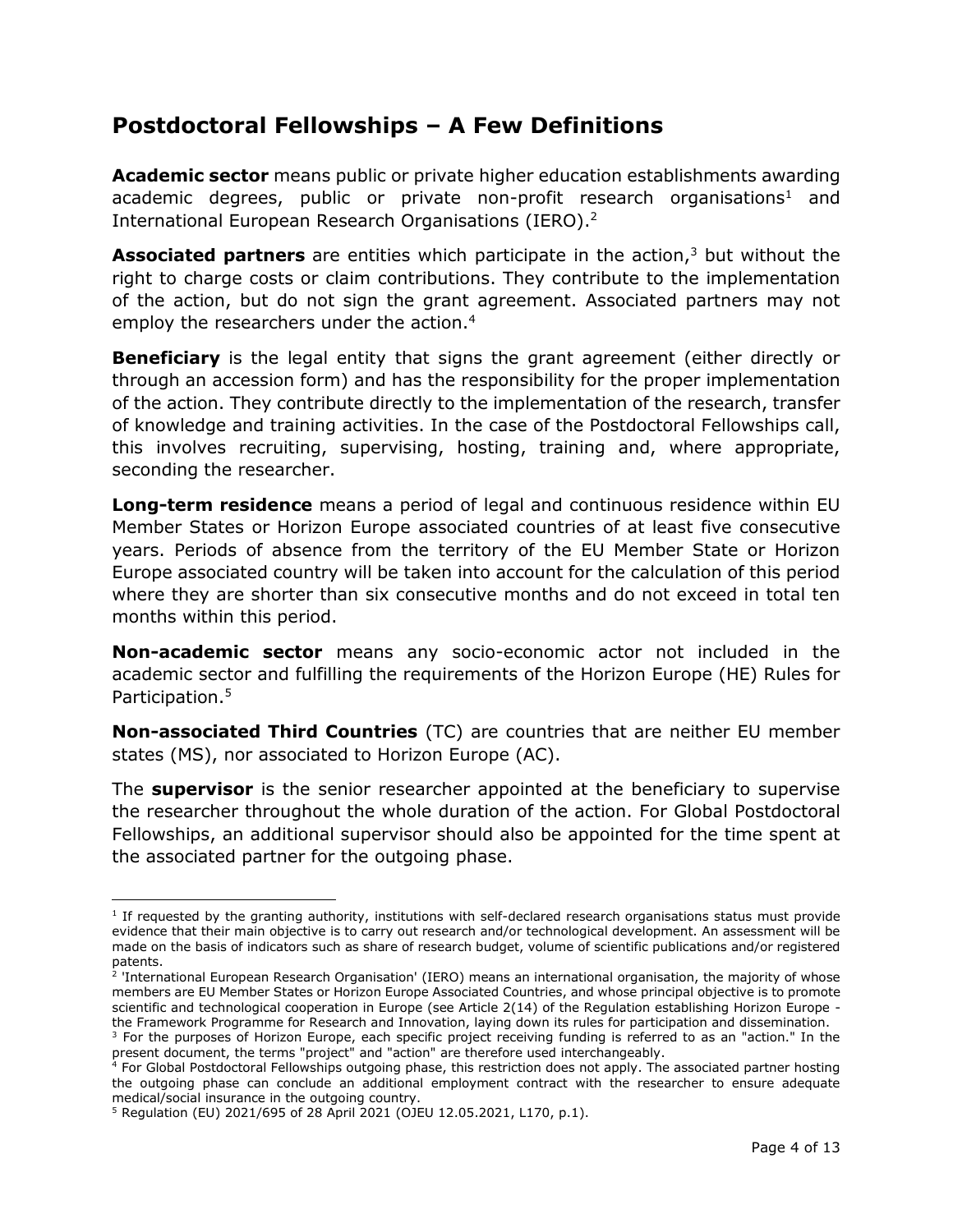## **1. Introduction**

<span id="page-4-0"></span>This call for proposals offers fellowships to researchers holding a PhD wishing to undertake mobility either to or between EU Member States or Horizon Europe Associated Countries (European Postdoctoral Fellowships), or to a non-associated Third Country (Global Postdoctoral Fellowships) in order to undertake an original and personalised research and innovation project. The objective is to improve researchers' employability and career prospects within academia and beyond, with a strong focus on interdisciplinarity and intersectoral experience.

Applications are made jointly by the researcher and a beneficiary in the academic or non-academic sector, which must be established in an EU Member State (MS) or Horizon Europe Associated Country (AC). All domains of research and innovation are eligible for funding, including those covered by the Treaty establishing the European Atomic Energy Community (Euratom). Applicants are therefore free to choose the field(s) of their proposed research in a fully bottom-up manner.

Proposals may include an additional period of up to six months ("placement period") at a non-academic sector organisation established in an MS or AC.

Before preparing your application, you are strongly advised to consult the following documents:

- [MSCA Work Programme 2021-2022](https://ec.europa.eu/info/funding-tenders/opportunities/docs/2021-2027/horizon/wp-call/2021-2022/wp-2-msca-actions_horizon-2021-2022_en.pdf) and [General Annexes](https://ec.europa.eu/info/funding-tenders/opportunities/docs/2021-2027/horizon/wp-call/2021-2022/wp-13-general-annexes_horizon-2021-2022_en.pdf) to the Horizon Europe Work Programme 2021-2022
- [Standard Application Form](https://ec.europa.eu/info/funding-tenders/opportunities/docs/2021-2027/horizon/temp-form/af/af_he-msca-pf_en.pdf): Marie Skłodowska-Curie Actions Postdoctoral Fellowships
- [MSCA list of keywords](https://rea.ec.europa.eu/system/files/2021-06/MSCA%20keywords.pdf)

Links to other official documents, including the **Horizon Europe Programme Guide**, are provided on the [call page](https://ec.europa.eu/info/funding-tenders/opportunities/portal/screen/opportunities/topic-details/horizon-msca-2021-pf-01-01) on the Funding and Tenders Portal and are also accessible via the REA [website.](https://rea.ec.europa.eu/funding-and-grants/horizon-europe-marie-sklodowska-curie-actions/horizon-europe-msca-how-apply_en)

# <span id="page-4-1"></span>**2. Admissibility and Eligibility Conditions**

Applicant researchers must meet all eligibility criteria (see relevant sections below) on the day of the call deadline. The proposed beneficiary must ensure compliance with the admissibility and eligibility criteria before submitting the proposal and must maintain all supporting documentation.

Before completion of the formal admissibility and eligibility checks, REA cannot answer questions related to the admissibility and eligibility of a specific proposal. Guidance can be provided by NCPs.

No documents for proof of eligibility need to be uploaded with the application. However, REA may request supporting documents to assess the eligibility after the call deadline.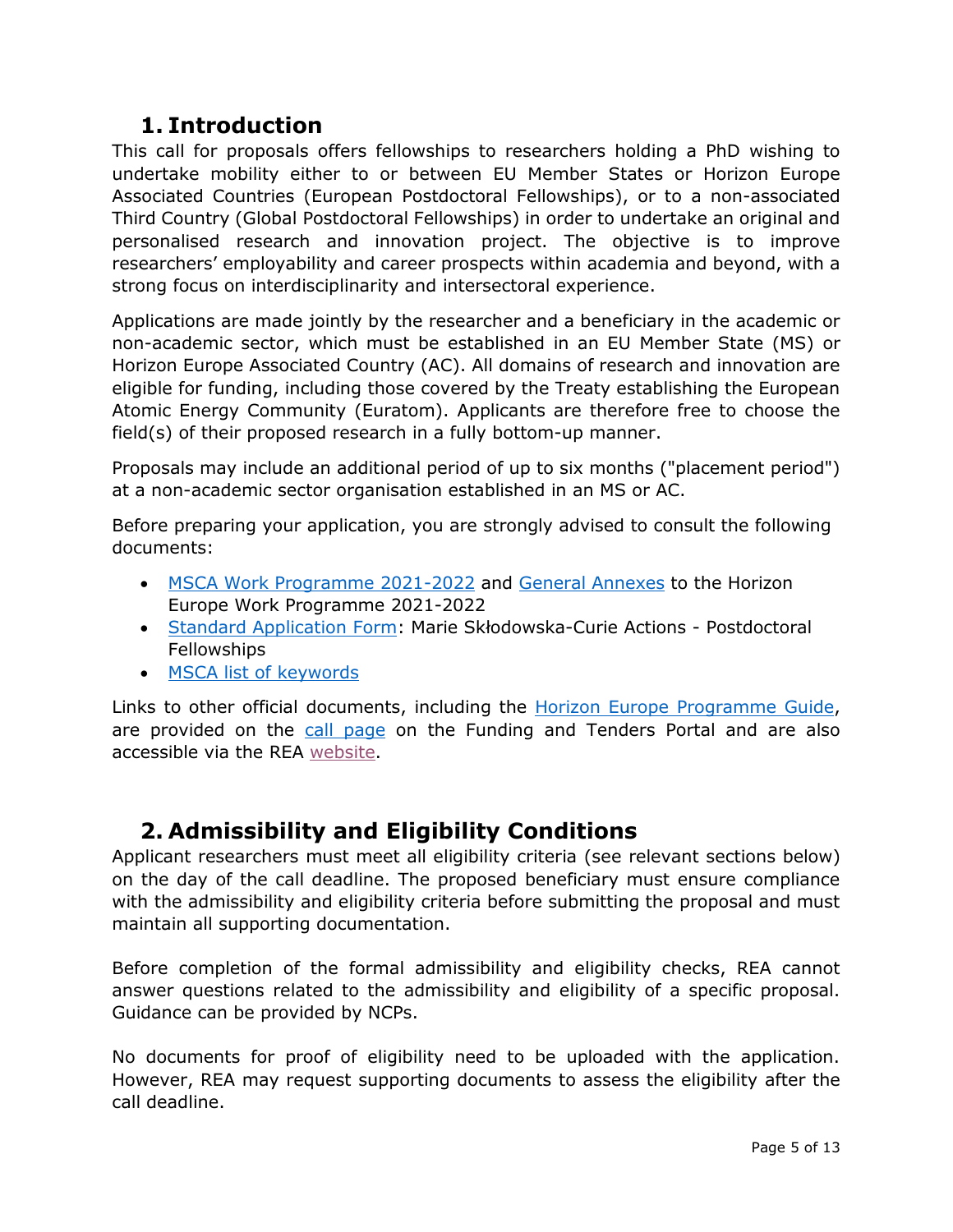Please note that as of the MSCA Postdoctoral Fellowships 2022 call, proposals involving the same beneficiary and individual researcher submitted to the previous call of MSCA Postdoctoral Fellowships under Horizon Europe and having received a score of less than 70% must not be resubmitted the following year.

| <b>IMPORTANT</b>                                                                           |                                                                                                                                                                                                                                                                                                                                                                                                                             |  |  |  |
|--------------------------------------------------------------------------------------------|-----------------------------------------------------------------------------------------------------------------------------------------------------------------------------------------------------------------------------------------------------------------------------------------------------------------------------------------------------------------------------------------------------------------------------|--|--|--|
| <b>EUROPEAN</b><br>and                                                                     | • The individual researcher and the supervisor must be two different<br>people.<br>• Applications must be complete and contain all parts<br>and<br>supporting documents.<br>• In case of an optional non-academic placement, the associated<br>partner must provide an up-to-date letter of commitment, to be<br>submitted with the application, confirming their precise role and<br>active participation in the proposal. |  |  |  |
| <b>GLOBAL</b>                                                                              |                                                                                                                                                                                                                                                                                                                                                                                                                             |  |  |  |
| <b>Additional</b><br>for GLOBAL                                                            | The associated partner for the outgoing phase must provide an<br>$\bullet$<br>up-to-date letter of commitment, to be submitted with the<br>application, confirming their precise role and active participation<br>in the proposal.                                                                                                                                                                                          |  |  |  |
| If one or more of the above conditions are not met, the proposal will not<br>be evaluated. |                                                                                                                                                                                                                                                                                                                                                                                                                             |  |  |  |

## **Please note that:**

- Only one proposal per individual researcher can be submitted. In case of several proposals involving the same individual researcher, only the last submitted one will be considered eligible. However, note that a supervisor can be involved in more than one proposal in the same call.
- If proposals with the same research objectives and work plan are submitted for different researchers, only the first submitted one will be considered eligible.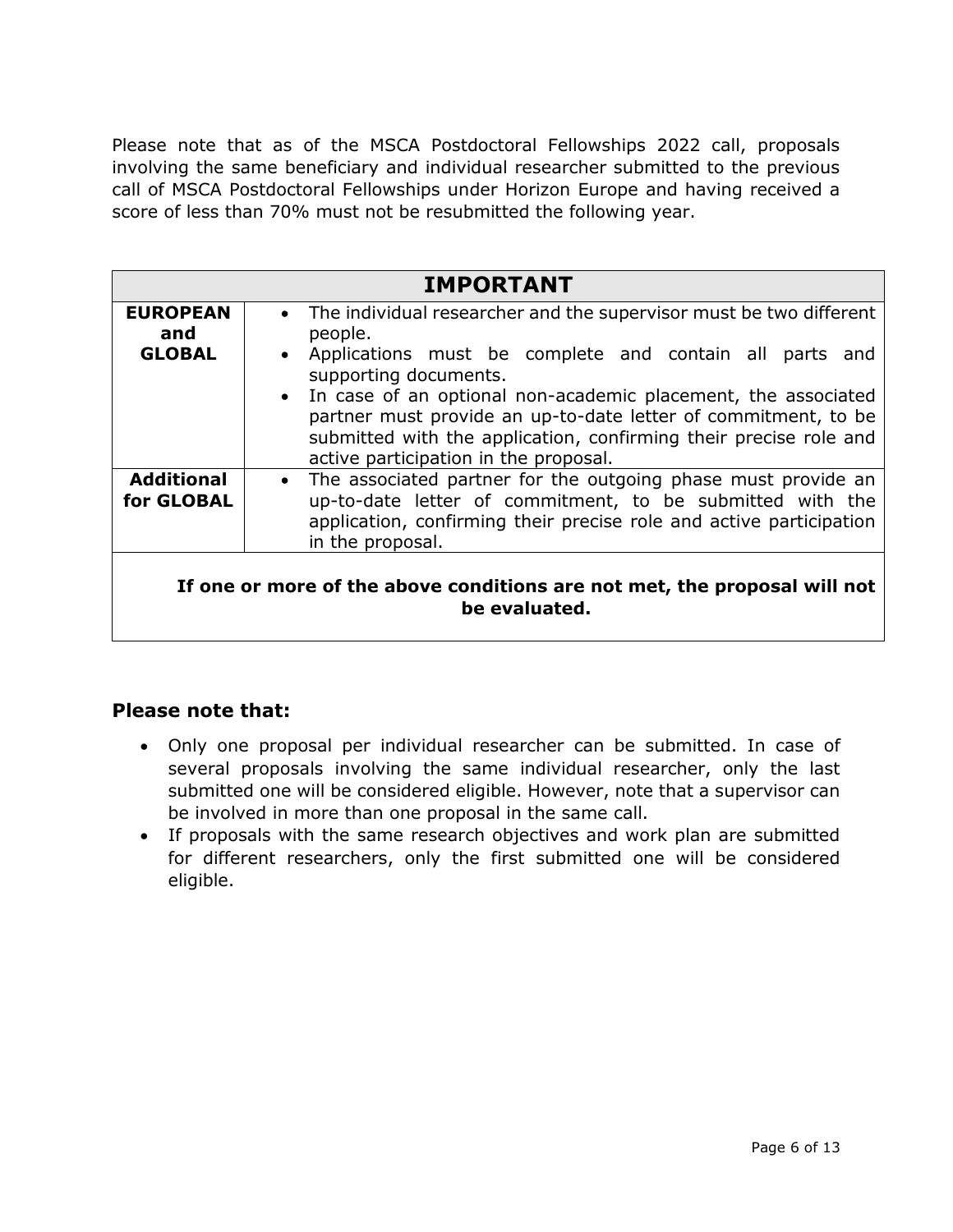#### **EUROPEAN POSTDOCTORAL FELLOWSHIPS STANDARD DURATION** From 12 to 24 months **ELIGIBILITY CRITERIA RESEARCHER Nationality Any Mobility**<sup>6</sup> The researcher cannot have resided or carried out his/her main activity (work, studies, etc.) in the country of the beneficiary for more than 12 months in the 36 months immediately prior to the call deadline.<sup>7</sup> **Research experience (fulltime equivalent) Maximum 8 years** from date of award of the (first) doctoral degree. <sup>8</sup> This limit can be extended (in days) for the following reasons: – *Maternity leave* (18 months – i.e. 548 days per child born after the PhD award date, or the exact duration of maternity leave taken, whichever is longest); – *Paternity leave* (exact duration per child born after the PhD award date); – *Research in a non-associated TC* (only for nationals or long-term residents of MS or AC, wishing to reintegrate in Europe);<sup>9</sup> – *Compulsory national service;* – *Time spent not working in research*; – *Long-term sick leave* (periods > 30 days). **PARTICIPATING ORGANISATION Beneficiary**<sup>10</sup> Single independent legal entity established in an EU MS or HE AC.

 $\overline{\phantom{a}}$ 

<sup>6</sup> The following periods are not taken into account: a) compulsory national service; b) time spent as part of a procedure for obtaining refugee status under the Geneva Convention; c) short stays (such as holidays), i.e. the researcher did not reside or did not have their main activity (work, studies, etc.) in the country during that period. 7 In case of International European Research Organisations, international organisations with headquarters in an EU Member State or Horizon Europe Associated Country or entities created under Union law, the researchers must not have spent more than 12 months in the 36 months immediately preceding the call deadline, in the same appointing organisation

<sup>&</sup>lt;sup>8</sup> Applicants who have successfully defended their doctoral thesis but who have not yet formally been awarded the doctoral degree will also be considered as postdoctoral researchers and will be considered eligible to apply. A medical doctor degree will be accepted only when it corresponds to a doctoral degree or if the researcher can demonstrate his/her appointment in a position that requires doctoral equivalency (e.g. professorship appointment). Medical doctor degrees corresponding to basic medical training as defined in Annex V of Directive 2005/36/EC will not be considered a doctoral degree.

<sup>9</sup> Researchers reintegrating to Europe from a non-associated TC must be based in the TC at the call deadline or have directly moved to Europe (i.e. any EU MS or Horizon Europe AC) within the 12-month period immediately prior to the call deadline.

<sup>10</sup> The same conditions are applicable to *Associated partners linked to a beneficiary* (see also MSCA Work Programme, Definitions section).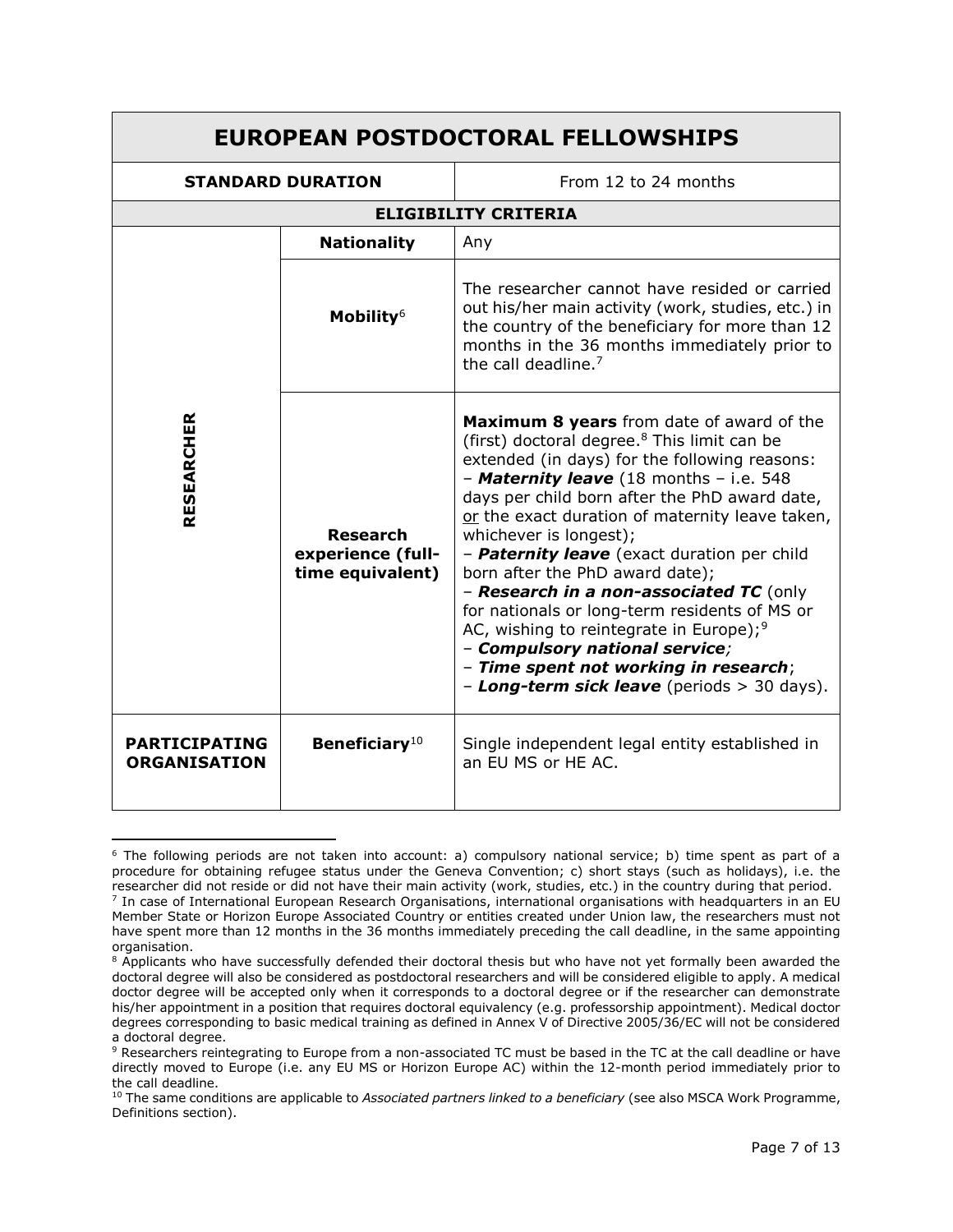| <b>GLOBAL POSTDOCTORAL FELLOWSHIPS</b> |                                                                     |                                                                                                                                                                                                                                                                                                                                                                                                                                                                                                                                            |  |  |
|----------------------------------------|---------------------------------------------------------------------|--------------------------------------------------------------------------------------------------------------------------------------------------------------------------------------------------------------------------------------------------------------------------------------------------------------------------------------------------------------------------------------------------------------------------------------------------------------------------------------------------------------------------------------------|--|--|
|                                        | <b>STANDARD DURATION</b>                                            | From 24 to 36 months:<br>Outgoing phase of minimum 12 and<br>$\bullet$<br>maximum 24 months in a non-<br>associated Third Country;<br>Mandatory 12-month return phase in<br><b>MS / AC.</b>                                                                                                                                                                                                                                                                                                                                                |  |  |
| <b>ELIGIBILITY CRITERIA</b>            |                                                                     |                                                                                                                                                                                                                                                                                                                                                                                                                                                                                                                                            |  |  |
|                                        | Nationals or long-term residents of MS or AC.<br><b>Nationality</b> |                                                                                                                                                                                                                                                                                                                                                                                                                                                                                                                                            |  |  |
|                                        | Mobility $11$                                                       | The researcher cannot have resided or carried<br>out his/her main activity (work, studies, etc.) in<br>the country of the associated partner hosting<br>the outgoing phase for more than 12 months in<br>the 36 months immediately before the call<br>deadline <sup>12</sup>                                                                                                                                                                                                                                                               |  |  |
| <b>RESEARCHER</b>                      | <b>Research</b><br>experience (full-<br>time equivalent)            | Maximum 8 years from date of award of the<br>(first) doctoral degree. <sup>13</sup> This limit can be<br>extended (in days) for the following reasons:<br>- Maternity leave (18 months - i.e. 548<br>days per child born after the PhD award date,<br>or the exact duration of maternity leave taken,<br>whichever is longest);<br>- Paternity leave (exact duration per child<br>born after the PhD award date);<br>- Compulsory national service;<br>- Time spent not working in research;<br>- Long term sick leave (periods > 30 days) |  |  |
| <b>PARTICIPATING</b>                   | <b>Beneficiary</b> <sup>14</sup>                                    | Single independent legal entity established in<br>MS or AC.                                                                                                                                                                                                                                                                                                                                                                                                                                                                                |  |  |
| <b>ORGANISATION</b>                    | <b>Associated</b><br>partner hosting<br>the outgoing<br>phase       | Single independent legal entity established in<br>a non-associated Third Country.                                                                                                                                                                                                                                                                                                                                                                                                                                                          |  |  |

## **Refugee Status**

Note that researchers who are refugees in an EU Member State or Horizon Europe Associated Country according to the Geneva Convention may also apply to both European and Global Postdoctoral Fellowships, irrespective of whether they are longterm residents (see definitions) or not, if they fulfil the other eligibility conditions.

 $\overline{\phantom{a}}$ 

<sup>&</sup>lt;sup>11</sup> See footnote 6.

<sup>12</sup> See footnote 7.

<sup>&</sup>lt;sup>13</sup> See footnote 8.

<sup>&</sup>lt;sup>14</sup> See footnote 10.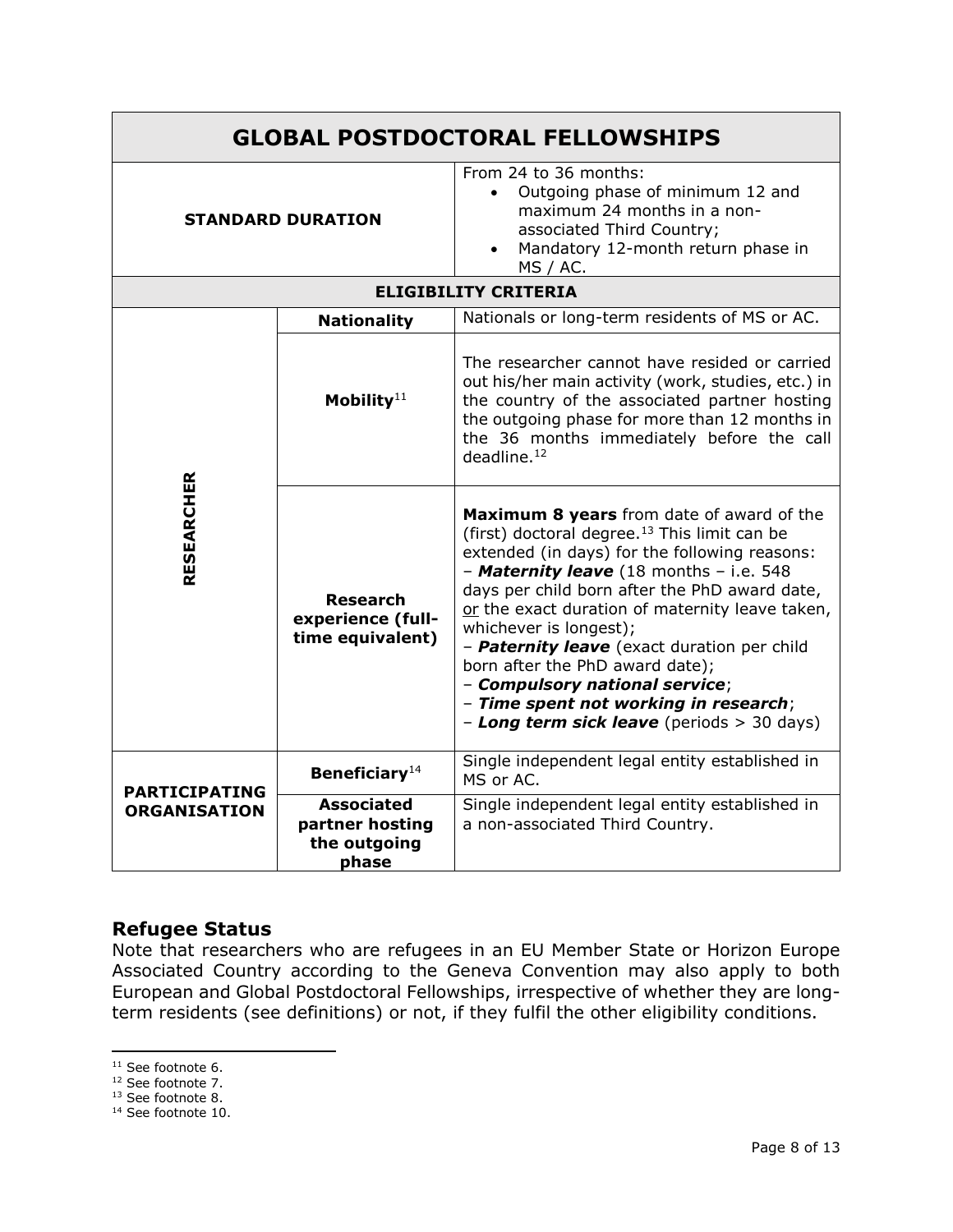# **3. Secondments and Placements**

<span id="page-8-0"></span>Proposals may include an optional secondment and/or optional non-academic placement period (see explanation in the MSCA Work Programme), provided they are in line with the project objectives and add significant value and/or impact to the fellowship. The relevance and added-value of these periods will be assessed by the evaluators and may therefore impact the final score awarded to the proposal. Proposals will not be penalised for not including a secondment or placement period.

|                                                     | <b>Secondment</b>                                                                                                                                                                                                                                                                                                                                                                                                                                                                                                                                                                                           | <b>Non-Academic</b><br><b>Placement</b>                                            |
|-----------------------------------------------------|-------------------------------------------------------------------------------------------------------------------------------------------------------------------------------------------------------------------------------------------------------------------------------------------------------------------------------------------------------------------------------------------------------------------------------------------------------------------------------------------------------------------------------------------------------------------------------------------------------------|------------------------------------------------------------------------------------|
| <b>Maximum</b><br><b>Duration</b>                   | European Postdoctoral<br>Fellowships: Up to 1/3 of the<br>standard project duration.<br>Global Postdoctoral Fellowships:<br>Secondments are permitted for<br>up to 1/3 of the outgoing phase.                                                                                                                                                                                                                                                                                                                                                                                                               | Up to 6 months duration.                                                           |
| <b>Timing</b>                                       | European Postdoctoral<br>Fellowships: At any time during<br>the standard project duration.<br>Global Postdoctoral<br><b>Fellowships: Secondments</b><br>cannot take place during the<br>mandatory 12 month return<br>period to the host organisation<br>in a MS or AC. However, a<br>secondment can take place at<br>the start of the action, at the<br>beneficiary, for a maximum of<br>3 months (to be included within<br>the 1/3 maximum duration),<br>before going to the associated<br>partner for the outgoing phase.<br>Note that all secondments can<br>be divided into several shorter<br>periods. | Additional period after the<br>standard duration of the<br>fellowship.             |
| <b>Mobility</b>                                     | Any country worldwide                                                                                                                                                                                                                                                                                                                                                                                                                                                                                                                                                                                       | MS or AC                                                                           |
| <b>Sector</b>                                       | Any sector                                                                                                                                                                                                                                                                                                                                                                                                                                                                                                                                                                                                  | Non-academic sector only                                                           |
| <b>Encoding in</b><br>Part A                        | Yes. In "Call Specific<br>Questions" complete all<br>required information.                                                                                                                                                                                                                                                                                                                                                                                                                                                                                                                                  | Yes. The associated partner must<br>be encoded as a participating<br>organisation. |
| <b>Description in</b><br>Part B-1                   | Yes. The relevance and quality<br>will be assessed by the<br>evaluators.                                                                                                                                                                                                                                                                                                                                                                                                                                                                                                                                    | Yes. The relevance and quality will<br>be assessed by the evaluators.              |
| <b>Supporting</b><br><b>Document in</b><br>Part B-2 | None.                                                                                                                                                                                                                                                                                                                                                                                                                                                                                                                                                                                                       | Yes. A letter of commitment is<br>required.                                        |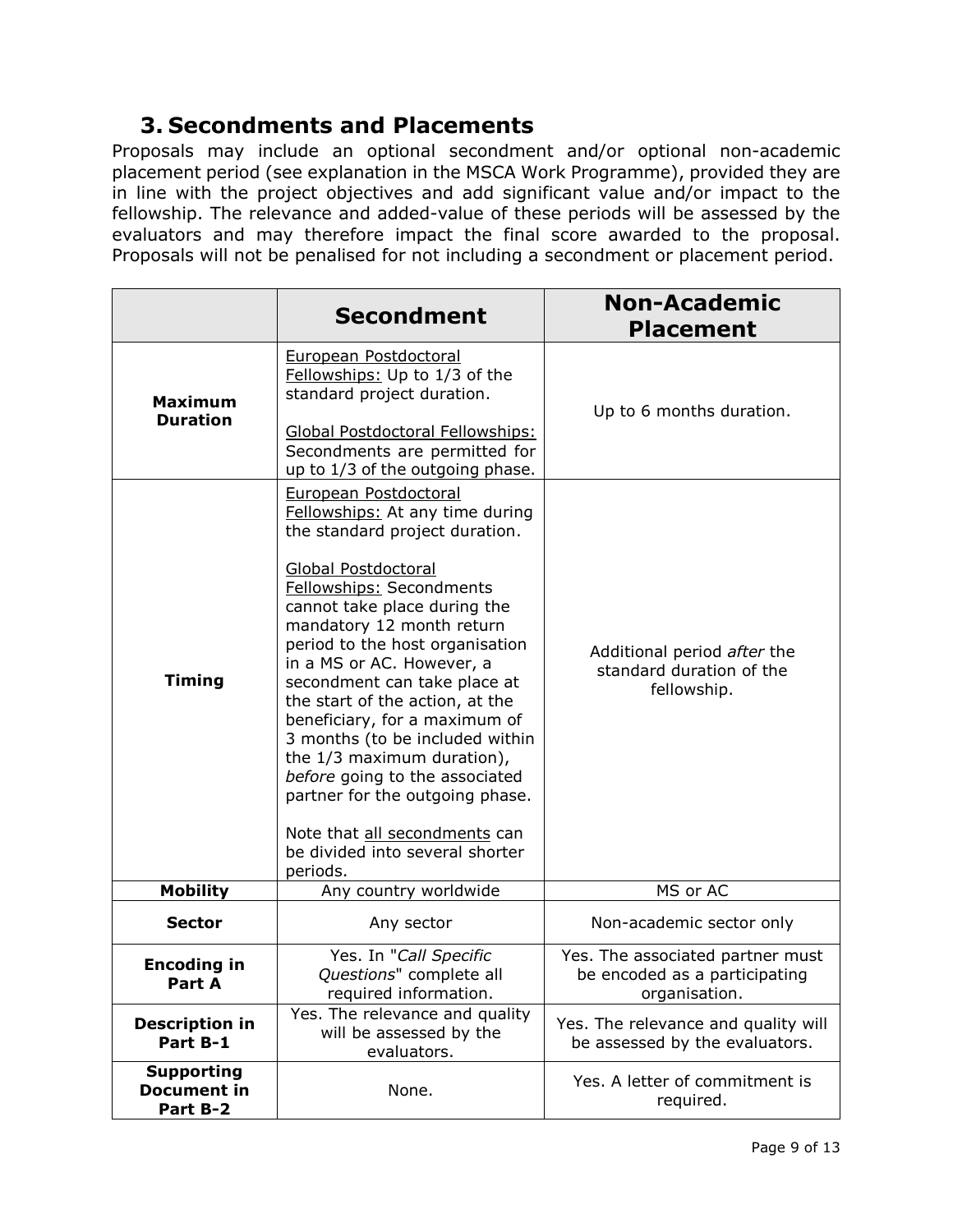#### **Short Visits**

Note that secondments and placements are to be distinguished from short visits. Short visits imply mobility to another location outside the physical premises of the beneficiary, including internationally. However, the work done there continues to be supervised directly by the beneficiary. Short visits can only represent a small part of the project duration.

When a secondment or short visit to a TC takes place, the beneficiary shall ensure compliance with the applicable Horizon Europe ethical framework and the corresponding provisions of the Grant Agreement.

## <span id="page-9-0"></span>**4. ERA Fellowships**

The ERA Fellowships  $(ERA-PF)^{15}$  aim at mobility and brain circulation in Widening Countries. <sup>16</sup> The scheme is open to individual researchers of any nationality holding a PhD who wish to engage in R&I projects by either coming to a Widening Country from any country in the world or moving within Europe to a Widening Country.

The scheme will fund proposals submitted to the MSCA-2021-PF call with a beneficiary located in a Widening Country but which failed to score highly enough to receive funding under this call. Only European Postdoctoral Fellowships can qualify for the ERA-PF call (Global Postdoctoral Fellowships are excluded). All other eligibility and admissibility rules applicable to the MSCA-2021-PF call will apply.

Applicants can only be considered for this additional funding opportunity by ticking "*YES*" to the question "*Do you wish to participate to the ERA Postdoctoral Fellowships and thus increase your chances of being funded?*" in the application form. Applicants who do not reply, or tick "No" to the above question, will not be considered for the ERA-PF call (but will be evaluated and ranked under the MSCA-PF call, if eligible).

The only implementation difference with MSCA-PF is that researchers supported by the ERA Fellowships will not formally be considered as MSCA fellows.

Host organisations from Widening Countries will be informed simultaneously about the results of the evaluation for both MSCA-PF and the ERA-PF call, i.e. all applicants eligible for transfer to the ERA-PF call will receive a standard MSCA-PF evaluation result letter and an attached ERA-PF evaluation result letter. There will be a single centralised evaluation review procedure for both MSCA-PF and ERA-PF.

l <sup>15</sup> A budget of EUR 8 million has been earmarked under the [Work Programme](https://ec.europa.eu/info/funding-tenders/opportunities/docs/2021-2027/horizon/wp-call/2021-2022/wp-11-widening-participation-and-strengthening-the-european-research-area_horizon-2021-2022_en.pdf) "*Widening participation and strengthening the European Research Area*"

<sup>&</sup>lt;sup>16</sup> As defined in Article 2(17) of Regulation (EU) 2021/695 establishing Horizon Europe and laying down its rules for participation and dissemination, from the Member States, those countries are Bulgaria, Croatia, Cyprus, Czechia, Estonia, Greece, Hungary, Latvia, Lithuania, Malta, Poland, Portugal, Romania, Slovakia and Slovenia, for the whole duration of the Programme; for associated countries, it means the list of eligible countries as defined based on an indicator and published in the Work Programme. Legal entities from outermost regions as defined in Article 349 TFUE shall be also fully eligible as coordinators under this component.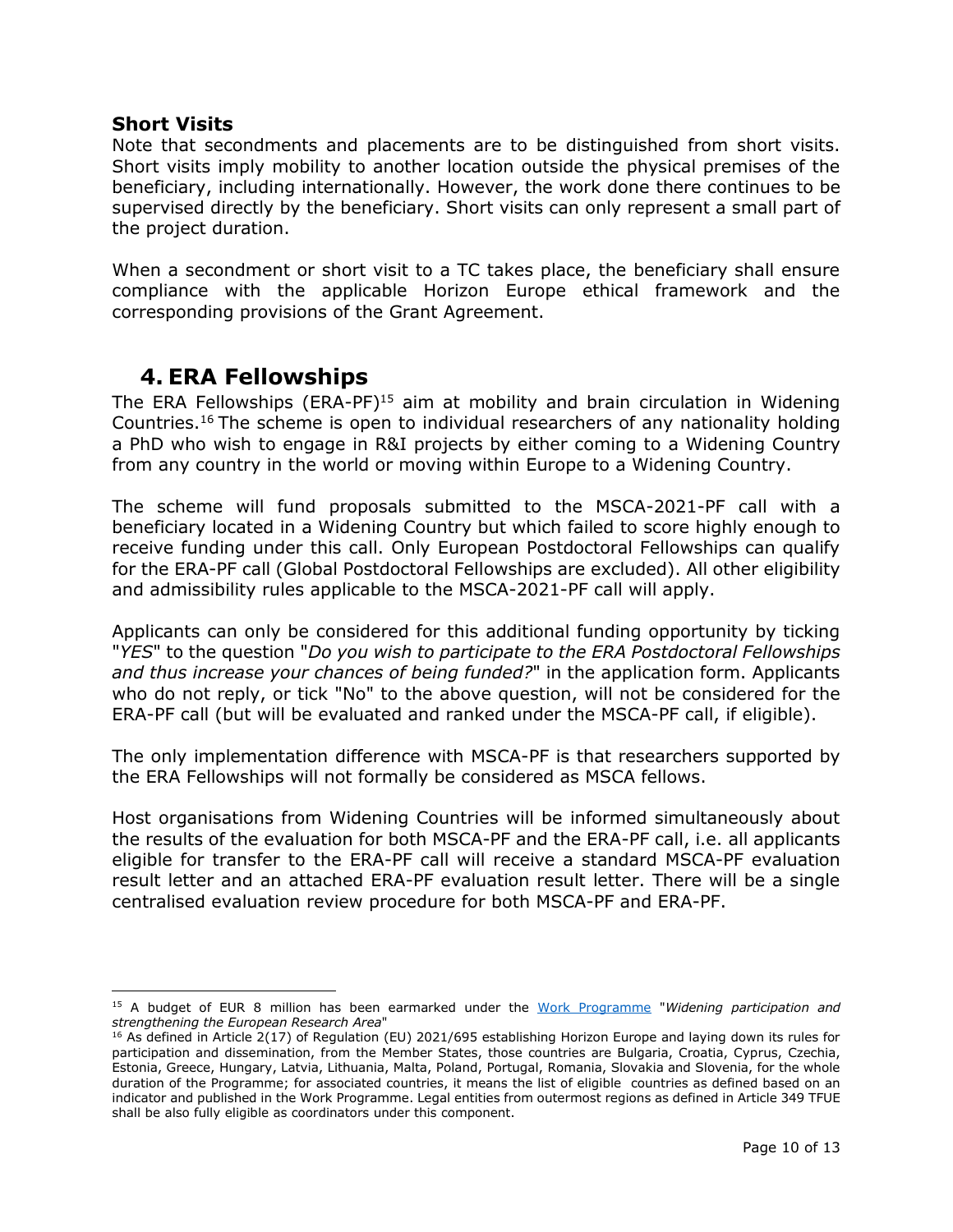# **5. Euratom funding for the MSCA-PF call**

<span id="page-10-0"></span>A novelty under Horizon Europe is that MSCA-PF proposals in the following Euratom (European Atomic Energy Community) domains of research will be eligible for funding:

- Improve and support nuclear safety, security, safeguards, radiation protection, safe spent fuel and radioactive waste management and decommissioning, including the safe and secure use of nuclear power and of non-power applications of ionizing radiation.
- Maintain and further develop expertise and competence in the nuclear field within the Community.
- Foster the development of fusion energy as a potential future energy source for electricity production and contribute to the implementation of the European fusion roadmap.
- Support the policy of the Union and its Member States on continuous improvement of nuclear safety, safeguards and security.

Applicants in these domains of research wishing to be considered for Euratom MSCA-PF (either European Postdoctoral Fellowships or Global Postdoctoral Fellowships) should indicate this in the submission forms.

More restrictive eligibility criteria apply to the Euratom domains:

- The researcher must be a national or long-term resident (see definitions) of an EU Member State or Euratom Associated Country. 17
- The beneficiary and (if applicable) the associated partner hosting the additional non-academic placement period must be based in an EU Member State or Euratom Associated Country.

## **Ranking of proposals in the Euratom domains**

The proposals will be ranked in the same scientific panel ranking lists as other proposals, although the funding will be provided by the Euratom programme.

## <span id="page-10-1"></span>**6. Instructions for Completing Parts A and B of the Proposal**

Proposals consist of an administrative part (Part A, filled in online) and a narrative part composed of two separate PDF files (Part B-1 and Part B-2, template available on the Funding & Tenders Portal).

The narrative Part B is the core part of the proposal; it should contain the details of the proposed research and training activities along with the practical arrangements proposed to implement them. The document will be used by the independent evaluators to assess how well the proposal addresses the award criteria (see section 2.4 of the MSCA Work Programme). Only the highest scoring proposals will be selected for funding (within the limits of the available call budget).

 $\overline{\phantom{a}}$ <sup>17</sup> For Euratom Associated Countries, please see the Euratom Research and Training programme 2021-2022.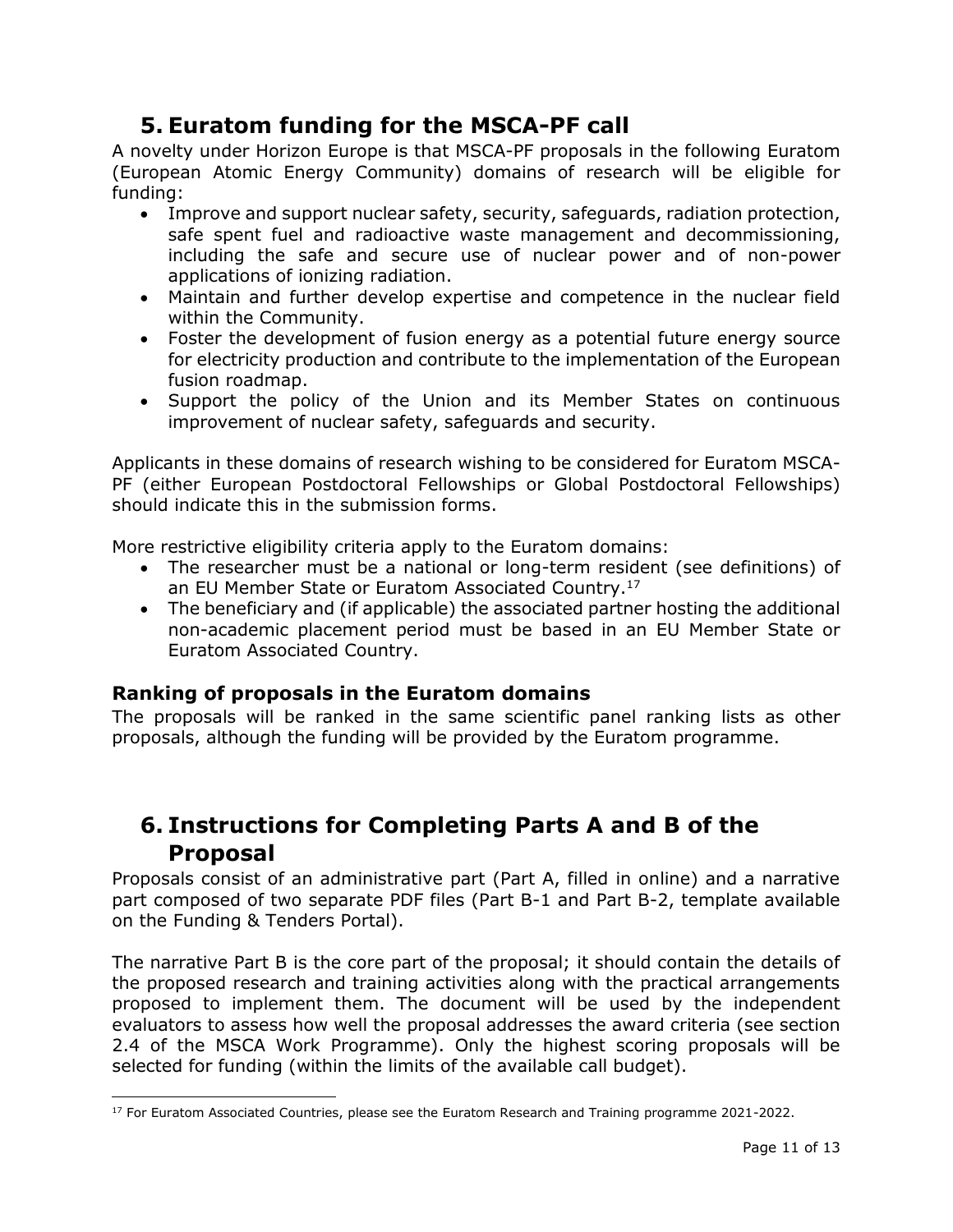Applicants must use the **Part B template available on the [call page](https://ec.europa.eu/info/funding-tenders/opportunities/portal/screen/opportunities/topic-details/horizon-msca-2021-pf-01-01;callCode=null;freeTextSearchKeyword=;matchWholeText=true;typeCodes=1,0;statusCodes=31094501,31094502,31094503;programmePeriod=2021%20-%202027;programCcm2Id=43108390;programDivisionCode=43108473;focusAreaCode=null;destination=null;mission=null;geographicalZonesCode=null;programmeDivisionProspect=null;startDateLte=null;startDateGte=null;crossCuttingPriorityCode=null;cpvCode=null;performanceOfDelivery=null;sortQuery=sortStatus;orderBy=asc;onlyTenders=false;topicListKey=topicSearchTablePageState)** on the Funding & Tenders Portal, and also accessible from the REA [website.](https://rea.ec.europa.eu/funding-and-grants/horizon-europe-marie-sklodowska-curie-actions/horizon-europe-msca-how-apply_en) Please follow all instructions in the template.

#### **Templates are call specific – make sure you use the template for MSCA PF-2021.**

The Part B is composed of two separate documents which must be uploaded as separate PDF files:

- 1. **Part B-1**, containing a maximum of 10 (ten) A4-sized pages. Any excess pages (i.e. numerical page 11 and beyond) will not be available to the evaluators;
- 2. **Part B-2**, with no strict page limit for A4-sized pages.

## <span id="page-11-0"></span>**7. Technical Aspects of Proposal Submission**

Proposals must be submitted electronically using the European Commission's Online Submission Service accessible via the Funding & Tenders Portal. You will need a stable internet connection for the submission process. Please verify your own computer's configuration against the [recommended system configuration.](https://ec.europa.eu/research/participants/data/support/sep_usermanual.pdf)

We encourage you to submit your proposal as soon as possible. It remains possible to reopen, edit and resubmit your proposal as many times as required before the call deadline; only the last submitted version will be evaluated. Prior to the call deadline, it is strongly advised to re-download parts B-1 and B-2, to ensure the PDF files are correct, complete, and not corrupted.

Each participating entity in Horizon Europe (beneficiaries and associated partners) must have a Participant Identification Code (PIC) which identifies the institution(s) taking active part in the project and which must be included in Part A of the proposal. Please contact the relevant representative of each participating entity to be sure to use the correct PIC.

*What if your submission failed due to a technical problem?*

If you believe that the submission of your proposal was not successful due to a technical error **on the side of the European Commission**, you may lodge a complaint via the [IT Helpdesk,](https://ec.europa.eu/info/funding-tenders/opportunities/portal/screen/support/helpdesks/contact-form) within four calendar days after the call deadline.

*You should secure a PDF version of all the parts B and annexes of your proposal holding a time stamp (file attributes listing the date and time of creation and last modification) that is prior to the call deadline, as well as any proof of the alleged failure (e.g. screen shots). You may be requested by the IT Helpdesk to provide these items. Any information regarding the proposal will be treated in a strictly confidential manner.*